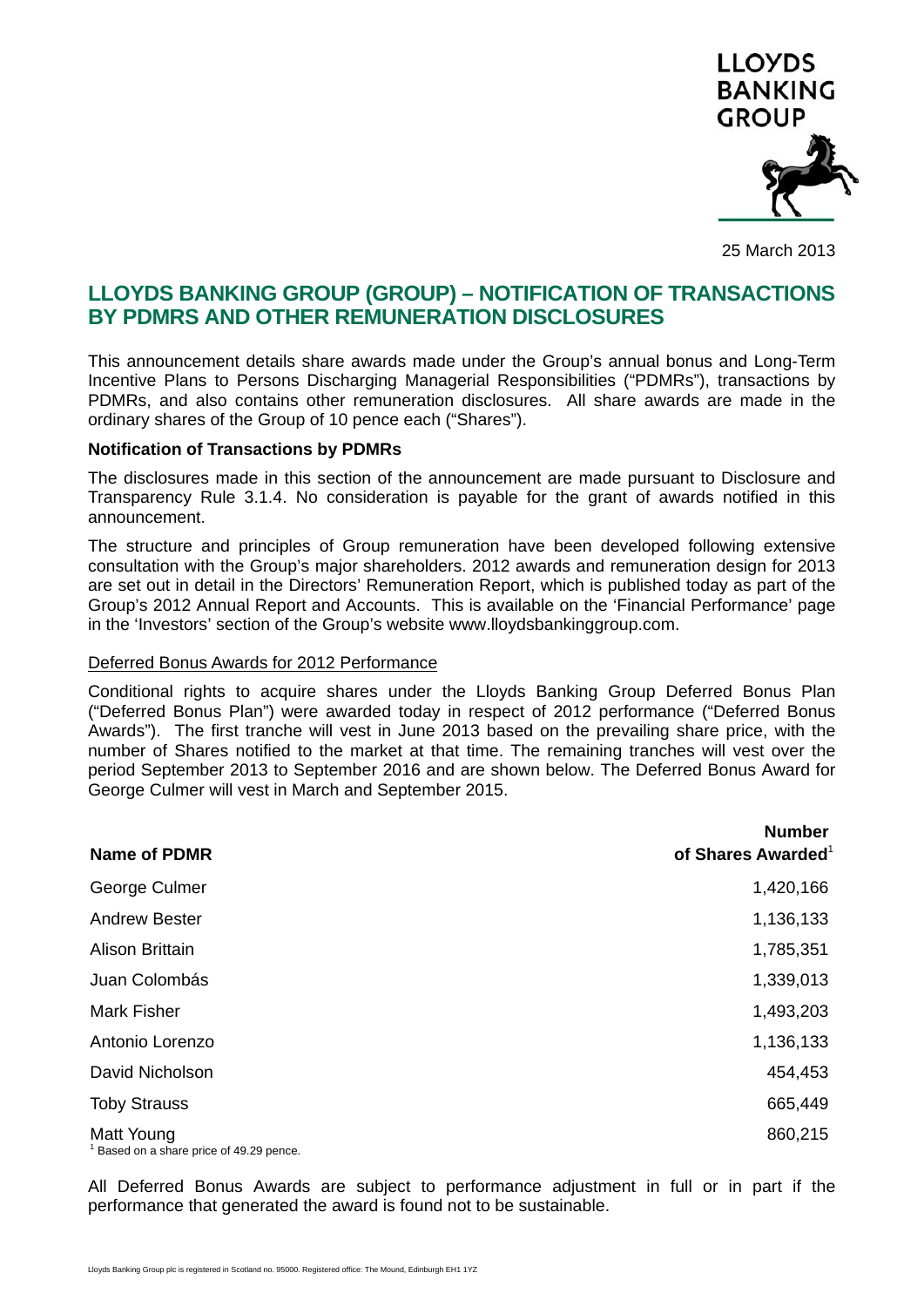### Group Chief Executive Annual Bonus

On 1 March 2013, the Group announced its decision to award the Group Chief Executive, António Horta-Osório, a deferred annual performance bonus of £1,485,000 under the Group Deferred Bonus Plan. The award is a right to receive 3,012,781 Shares and is subject to the Group's normal performance adjustment policy and to the conditions set out below. The number of shares under award was determined by reference to a share price of 49.29 pence. At Mr Horta-Osório's request, the award will only vest if the Group's share price reaches 73.6 pence for a given period of time, or the UK Government sells at least 33 per cent of its shareholding in the Group at prices above 61 pence, in either case at any time during the five years following grant. The award cannot vest before the third anniversary of grant (even if one of these forfeiture conditions is satisfied earlier) and will be forfeited if neither of the conditions is satisfied before 26 March 2018. The performance adjustment policy will continue to apply after the third anniversary of grant of the award unless and until the conditions are satisfied. If the award vests between the third and fifth anniversaries of grant, Mr Horta-Osório must retain any vested Shares (net of any of his Shares sold on his behalf to meet income tax and National Insurance obligations) until the later of 26 March 2018 or 6 months following the date on which the award vests.

### Long Term Incentive Plan – 2013 Awards

Conditional rights to acquire Shares were awarded today under the Group's Long Term Incentive Plan ("LTIP"). The LTIP awards will vest in 2016 subject to the satisfaction of stretching performance measures.

| <b>Name of PDMR</b>  | <b>Maximum Number</b><br>of Shares Awarded 1,2 | <b>Expected Value</b> <sup>4</sup> |
|----------------------|------------------------------------------------|------------------------------------|
| António Horta-Osório | 7,425,441 <sup>3</sup>                         | £1,098,000                         |
| George Culmer        | 4,017,041                                      | £594,000                           |
| <b>Andrew Bester</b> | 3,905,457                                      | £577,500                           |
| Alison Brittain      | 3,905,457                                      | £577,500                           |
| Juan Colombás        | 3,576,283                                      | £528,825                           |
| <b>Mark Fisher</b>   | 4,206,735                                      | £622,050                           |
| Antonio Lorenzo      | 3,659,971                                      | £541,200                           |
| David Nicholson      | 2,231,689                                      | £330,000                           |
| <b>Toby Strauss</b>  | 2,929,093                                      | £433,125                           |
| Matt Young           | 2,789,612                                      | £412,500                           |

 $1$  Based on a share price of 49.29 pence.

 $2$  Vesting in 2016 subject to the satisfaction of stretching performance measures.

<sup>3</sup> Based on Mr Horta-Osório's 'reference salary' of £1,220,000.

<sup>4</sup>The values for the LTIP awards are shown on an expected value basis. The actual vesting value will depend on the achievement of performance conditions and the share price at the date of vesting.

### Sale of Shares

On 25 March 2013, we were notified that on 20 March 2013, Mark Fisher sold 980,934 Shares at 49.4 pence per Share.

All of the above transactions took place in the United Kingdom and the Shares are listed on the London Stock Exchange.